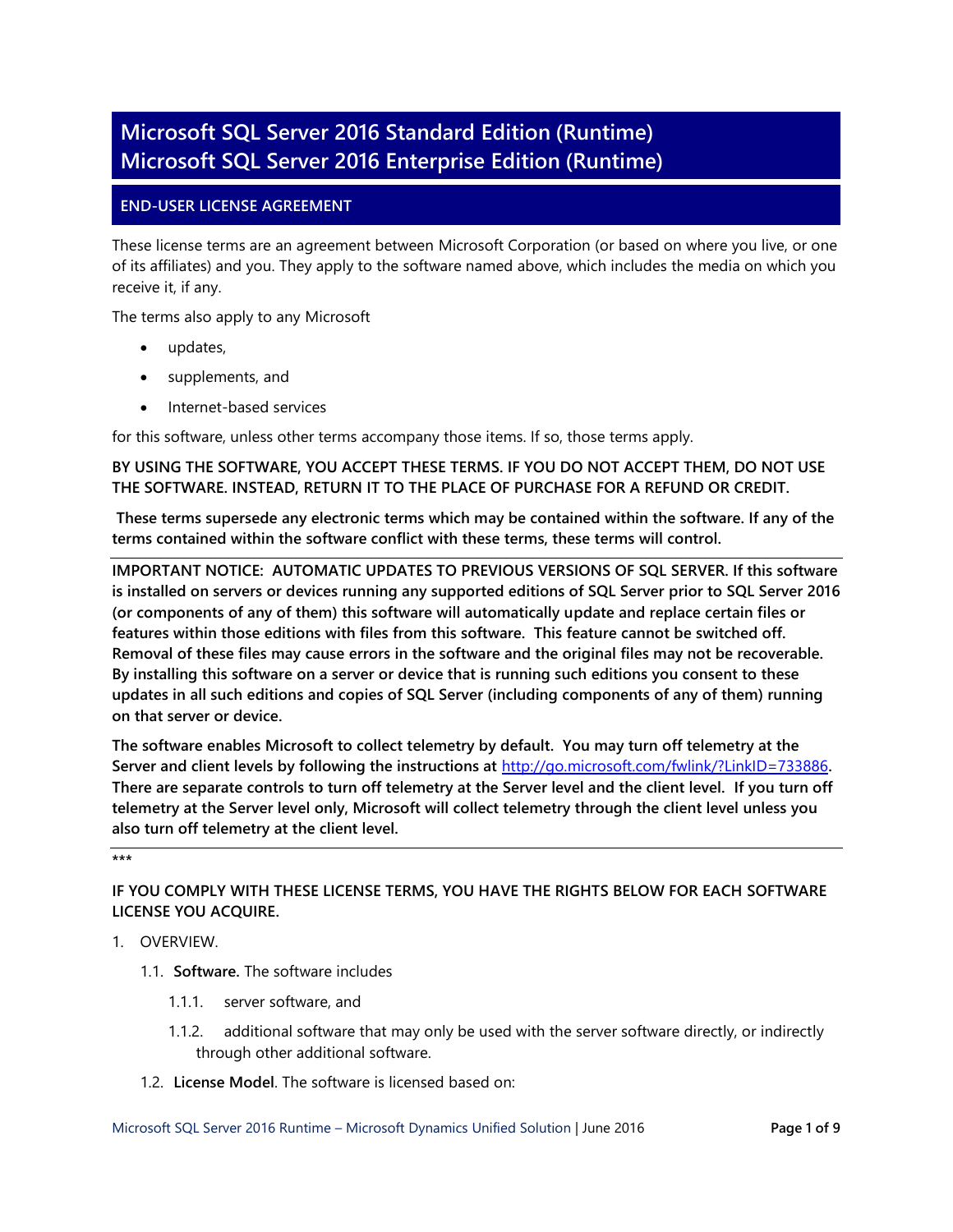- 1.2.1. the number of operating system environments (OSEs) in which the server software is run, and
- 1.2.2. the number of devices and users that access instances of server software.

## 1.3. **Licensing Terminology**.

- 1.3.1. **Instance.** You create an "instance" of the software by executing the software's setup or install procedure. You also create an instance of the software by duplicating an existing instance. References to the "software" in this agreement include "instances" of the software.
- 1.3.2. **Run an Instance.** You "run an instance" of the software by loading it into memory and executing one or more of its instructions. Once running, an instance is considered to be running (whether or not its instructions continue to execute) until it is removed from memory.
- 1.3.3. **Operating System Environment ("OSE").** An "operating system environment" or "OSE" is
	- 1.3.3.1. all or part of an operating system instance, or all or part of a virtual (or otherwise emulated) operating system instance which enables separate machine identity (primary computer name or similar unique identifier) or separate administrative rights; and
	- 1.3.3.2. instances of applications, if any, configured to run on the operating system instance or part identified above.

A physical hardware system can have either or both of the following:

- one physical operating system environment;
- one or more virtual operating system environments.

A physical operating system environment is configured to run directly on a physical hardware system. The operating system instance used to run hardware virtualization software or to provide hardware virtualization services (e.g. Microsoft virtualization technology or similar technologies) is considered part of the physical operating system environment.

A virtual operating system environment is configured to run on a virtual (or otherwise emulated) hardware system.

- 1.3.4. **Server.** A server is a physical hardware system capable of running server software. A hardware partition or blade is considered to be a separate physical hardware system.
- 1.3.5. **Physical Core.** A physical core is a core in a physical processor. A physical processor consists of one or more physical cores.
- 1.3.6. **Hardware Thread**. A hardware thread is either a physical core or a hyper-thread in a physical processor.
- 1.3.7. **Virtual Core.** A virtual core is the unit of processing power in a virtual (or otherwise emulated) hardware system. A virtual core is the virtual representation of one or more hardware threads. Virtual OSEs use one or more virtual cores.
- 1.3.8. **Assigning a License**. To assign a license means simply to designate that license to one server, device or user.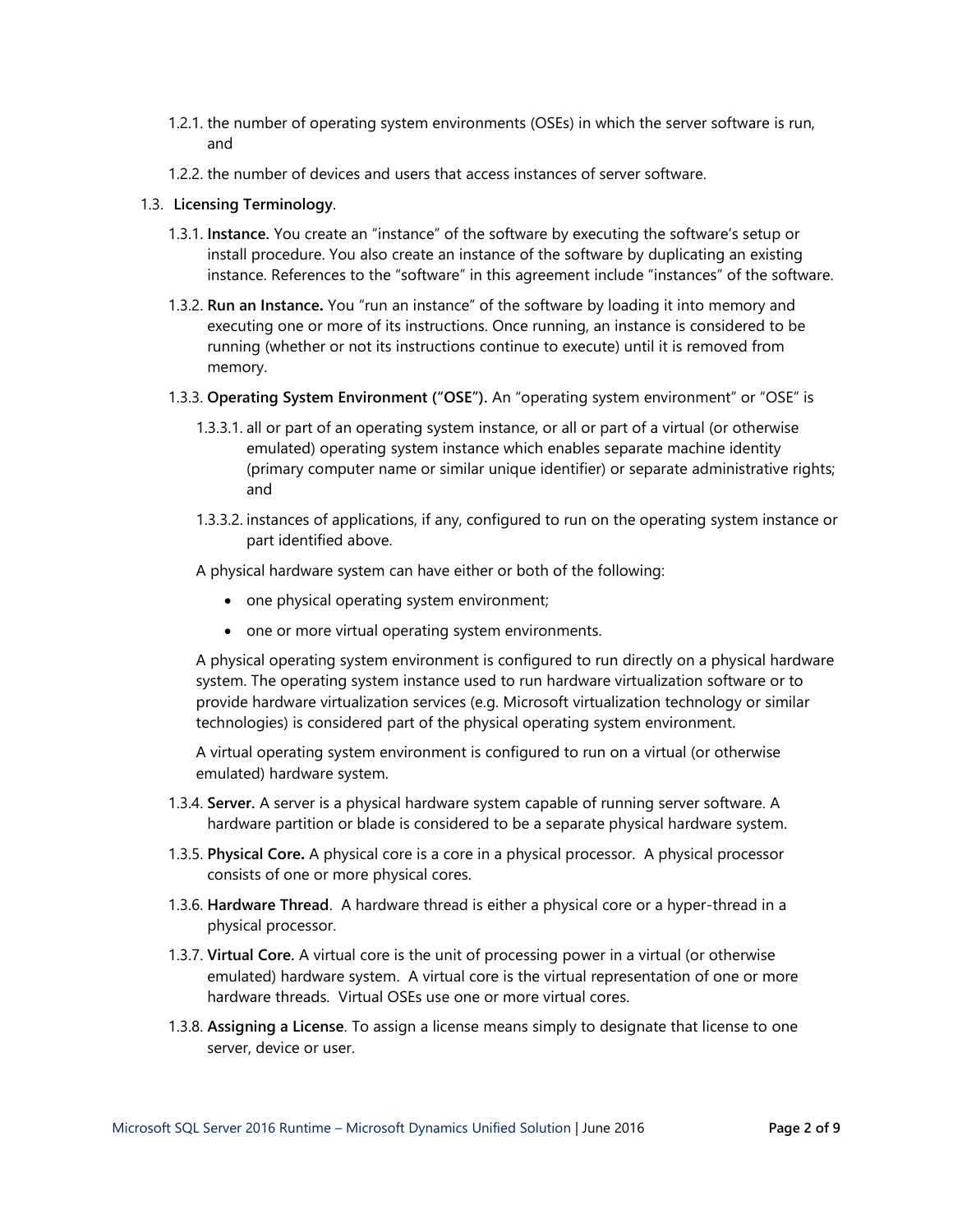1.3.9. **Unified Solution**. Microsoft Dynamics GP 2016 is a "unified Solution" when integrated with and licensed to you in conjunction with the software and may include third party applications distributed with the unified solutions.

# 2. **USE RIGHTS + CLIENT ACCESS MODEL**

### 2.1. **Assigning the License to the Server.**

- 2.1.1. **Initial Assignment.** Before you run any instance of the server software under a software license, you must assign that license to one of your servers. That server is considered the "licensed server" for such license. You may not assign the same license to more than one server, but you may assign other software licenses to the same server.
- 2.1.2. **Reassignment**. You may reassign a software license, but not within 90 days of the last assignment. You may reassign a software license sooner if you retire the licensed server due to permanent hardware failure. If you reassign a license, the server to which you reassign the license becomes the new licensed server for that license.
- 2.1.3. **Entitlement.** You are only entitled to a number of licensed servers not to exceed the number of server licenses displayed in the Registered Modules screen of CustomerSource for the active Unified Solution.

### **2.2. Running Instances of the Server Software.**

- **2.2.1. Microsoft SQL Server 2016 Standard Edition (Runtime).** For each software license you assign to the server, you may run any number of instances of the server software in one physical or virtual OSE on the licensed server at a time. You may assign more than one license to a server. For each additional license you assign, you may run any number of instances of the server software in one additional physical or virtual OSEs on the licensed server at any time.
- **2.2.2.Microsoft SQL Server 2016 Enterprise Edition (Runtime).** Once you have assigned the license to the server, you may run any number of instances of the server software in up to four OSEs (physical and/or virtual) on the licensed server at a time, provided that:
	- **2.2.2.1.** if you are running the software in a physical OSE, the OSE may access up to 20 physical cores at any time, and
	- **2.2.2.2.**if you are running the software in one or more virtual OSEs, that group of OSEs may access up to 20 hardware threads at any time.
	- **2.2.2.3.**You may assign more than one license to a server. For each additional license you assign, you may run any number of instances of the server software in up to four additional virtual OSEs on the licensed server at any time. That group of up to four OSEs may access up to 20 additional hardware threads at any time.
- **2.2.3.** In any case, you are only entitled to a number of licensed servers not to exceed the number of server licenses displayed in the Registered Modules screen of CustomerSource for the active Unified Solution.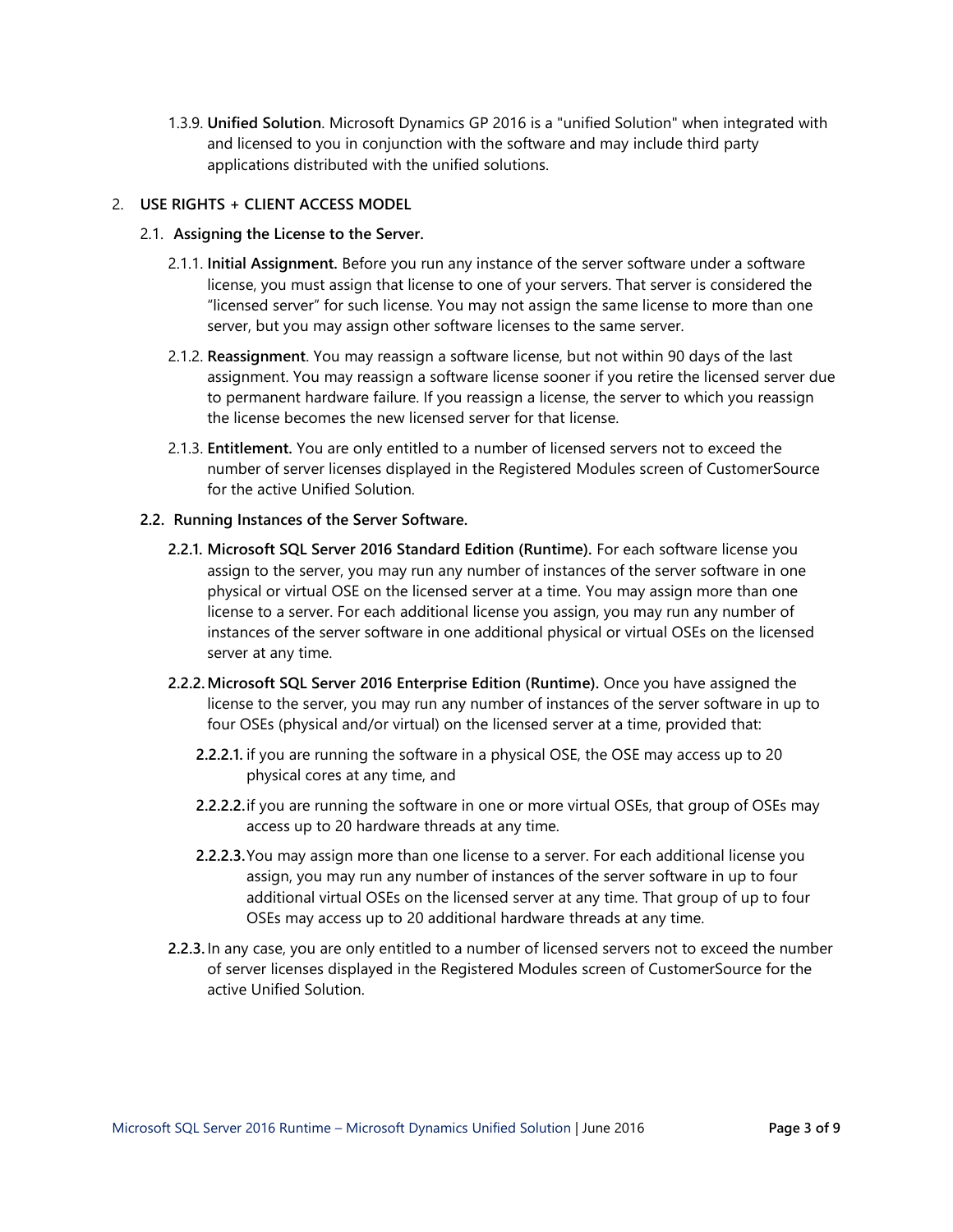- **2.3. Running Instances of the Additional Software.** You may run or otherwise use any number of instances of the additional software listed below in physical or virtual OSEs on any number of devices so long as the additional software is used only in conjunction with the integrated software turnkey application or suite of applications (the "Unified Solution"). You may use the additional software only with the server software directly, or indirectly through other additional software.
	- 2.3.1. Documentation Components
	- 2.3.2. Reporting Services Add-in for SharePoint Products
	- 2.3.3. Data Quality Client
	- 2.3.4. SQL Client Connectivity SDK
	- 2.3.5. Client Quality Connectivity
	- 2.3.6. Client Tools SDK
	- 2.3.7. Client Tools Backwards Compatibility
	- 2.3.8. Client Tools Connectivity
	- 2.3.9. Distributed Replay Client
	- 2.3.10. Management Tools
- **2.4. Creating and Storing Instances on Your Servers or Storage Media.** You have the additional rights listed below for each software license you acquire.
	- **2.4.1.** You may create any number of instances of the server software and additional software.
	- **2.4.2.**You may store instances of the server software and additional software on any of your servers or storage media.
	- **2.4.3.**You may create and store instances of the server software and additional software solely to exercise your right to run instances of the server software under any of your software licenses as described (e.g., you may not distribute instances to third parties).

## **3. ADDITIONAL LICENSING REQUIREMENTS AND/OR USE RIGHTS.**

- **3.1. Runtime-Restricted Use Software**. The software is "Runtime-Restricted Use" software; as such, it may only be used to run the Unified Solution solely as part of the Unified Solution. The software may not be used either (i) to develop any new software applications, (ii) in conjunction with any software applications, databases or tables other than those contained in the Unified Solution, and/or (iii) as a standalone software application. The foregoing provision, however, does not prohibit you from using a tool to run queries or reports from existing tables. A CAL permits you to access instances of only the Runtime-Restricted User version of the server software licensed and delivered to you as part of the Unified Solution, in accordance with the other terms of the agreement.
- **3.2. Client Access Licenses (CALs).** You must acquire and assign a SQL Server 2016 CAL to each device or user that accesses your instances of the server software directly or indirectly. A hardware partition or blade is considered to be a separate device.
	- **3.2.1.** You do not need CALs for any of your servers licensed to run instances of the server software.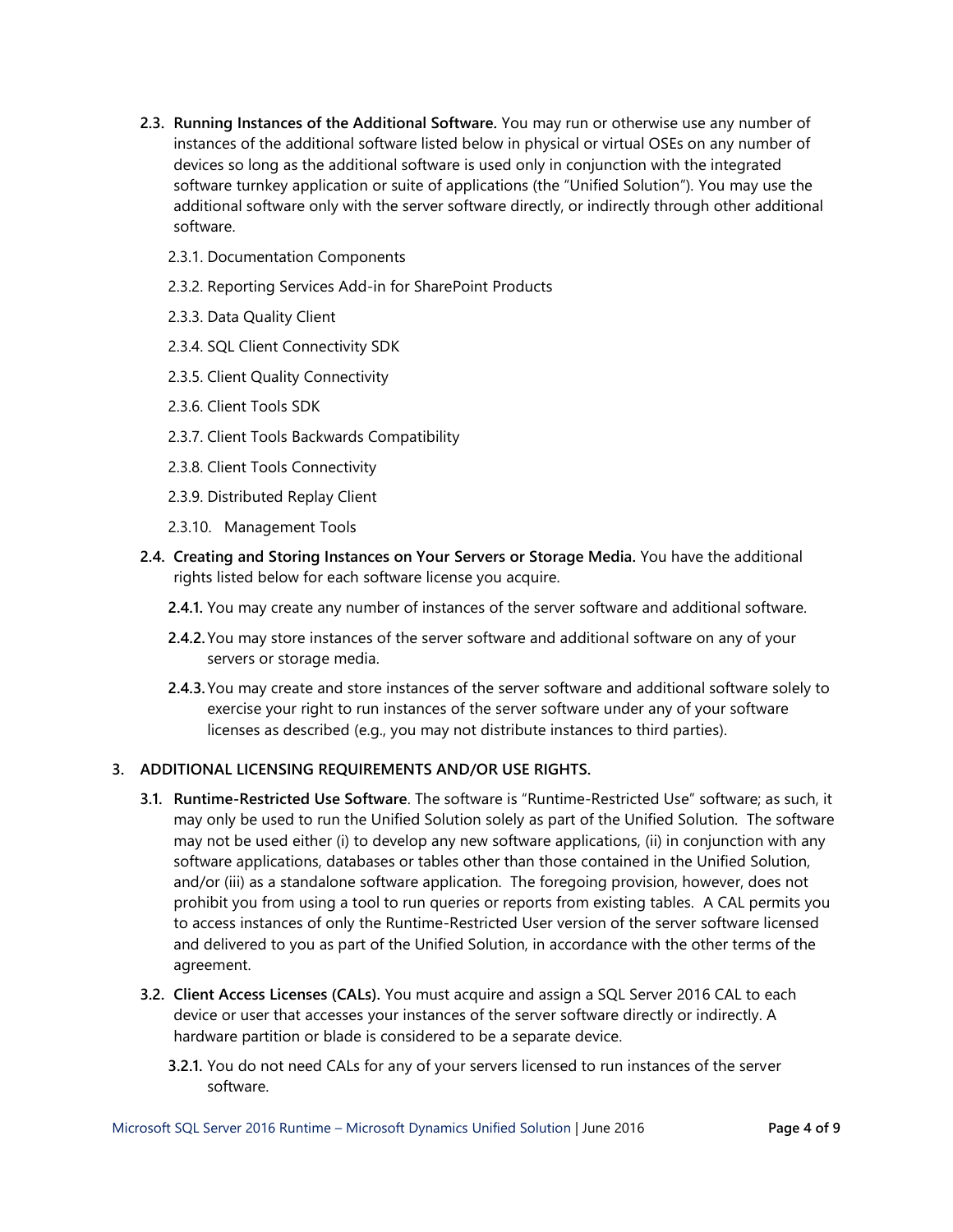- **3.2.2.** You do not need CALs for up to two devices or users to access your instances of the server software only to administer those instances.
- **3.2.3.** Your CALs permit access to your instances of earlier versions, but not later versions, of the server software. If you are accessing instances of an earlier version, you may also use CALs corresponding to that version.
- **3.2.4.**You are only entitled to the number of CALs displayed in the Registered Modules screen of CustomerSource for the applicable Unified Solution.
- **3.2.5.** Each individual device or user must be identifiable and assigned a CAL prior to accessing the software.
- **3.3. Types of CALs.** There are two types of CALs: one for devices and one for users. Each device CAL permits one device, used by any user, to access instances of the server software on your licensed servers. Each user CAL permits one user, using any device, to access instances of the server software on your licensed servers. You may use a combination of device and user CALs.
	- **3.3.1. Reassignment of CALs.** You may
		- **3.3.1.1.** permanently reassign your device CAL from one device to another, or your user CAL from one user to another; or
		- **3.3.1.2.** temporarily reassign your device CAL to a loaner device while the first device is out of service, or your user CAL to a temporary worker while the user is absent.
		- **3.3.1.3.** Maximum Instances. The software or your hardware may limit the number of instances of the server software that can run in physical or virtual OSEs on the server.
	- **3.3.2.**Multiplexing. Hardware or software you use to
		- **3.3.2.1.** pool connections,
		- **3.3.2.2.**reroute information, or
		- 3.3.2.3. reduce the number of devices or users that directly access or use the software (sometimes referred to as "multiplexing" or "pooling"), does not reduce the number of licenses of any type that you need.
	- 3.3.3. **No Separation of Server Software.** You may not separate the server software for use in more than one OSE under a single license, unless expressly permitted. This applies even if the OSEs are on the same physical hardware system.
	- 3.3.4. **SQL Server Reporting Services Map Report Item**. Power View and SQL Reporting Services Map Item both include use of Bing Maps. You may only use the content provided through Bing Maps, including geocodes, within Power View or SQL Reporting Services Map Item. Your use of Bing Maps is also governed by the Bing Maps End User Terms of Use available at<http://go.microsoft.com/?linkid=9710837> and the Bing Maps Privacy Statement available at [http://go.microsoft.com/fwlink/?LinkID=248686.](http://go.microsoft.com/fwlink/?LinkID=248686)
	- 3.3.5. Included Microsoft Programs. The software includes other Microsoft programs listed at http://go.microsoft.com/fwlink/?LinkID=298186</u>. Microsoft is making these programs available to you as a convenience only and these programs are licensed and supported under their own separate terms and policies. You may only use these programs in conjunction with the software licensed here. If you do not agree to the license terms for these programs, you may not use them.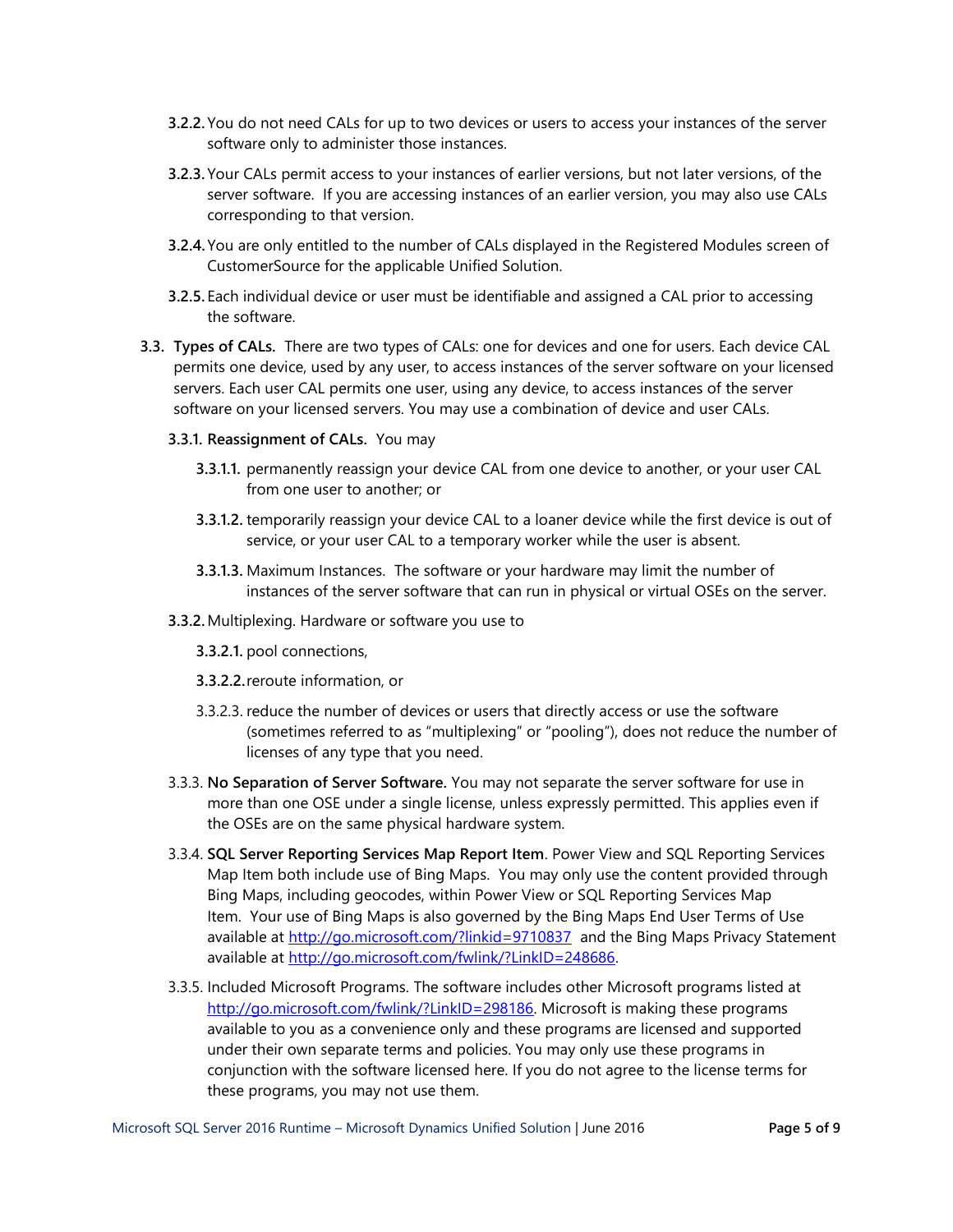- 4. **THIRD PARTY NOTICES.** The software may include third party components with separate legal notices or governed by other agreements, as may be described in the Third Party Notices file accompanying the software. Even if such components are governed by other agreements, the disclaimers and the limitations on and exclusions of damages below also apply.
- 5. **INTERNET-BASED SERVICES.** Microsoft provides Internet-based services with the software. It may change or cancel them at any time.
- 6. **BENCHMARK TESTING**. You must obtain Microsoft's prior written approval to disclose to a third party the results of any benchmark test of the software.
- 7. **.NET FRAMEWORK SOFTWARE**. The software contains Microsoft .NET Framework software. This software is part of Windows. The license terms for Windows apply to your use of the .NET Framework software.
- 8. **CANADA.** You may stop receiving updates by turning off the automatic update feature or by turning off Internet access. Refer to the product documentation to learn how to turn off updates for your specific device or software.
- 9. **SCOPE OF LICENSE**. The software is licensed, not sold. Unless applicable law gives you more rights, Licensor and Microsoft reserve all other rights not expressly granted under this agreement, whether by implication, estoppel or otherwise. In doing so, you must comply with any technical limitations in the software that only allow you to use it in certain ways. You may not
	- 9.1. work around any technical limitations in the software;
	- 9.2. reverse engineer, decompile or disassemble the software, or otherwise attempt to derive the source code for the software except, and only to the extent: (i) permitted by applicable law, despite this limitation or (ii) required to debug changes to any libraries licensed under the GNU Lesser Public License that are included with and linked to by the software; make more copies of the software than specified in this agreement or allowed by applicable law, despite this limitation;
	- 9.3. publish the software, including any application programming interfaces included in the software, for others to copy;
	- 9.4. share or otherwise distribute documents, text or images created using the software Data Mapping Services features;
	- 9.5. rent, lease or lend the software; or
	- 9.6. use the software for commercial software hosting services.

You also may not remove, minimize, block or modify any logos, trademarks, copyright, digital watermarks, or other notices of Microsoft or its suppliers that are included in the software, including any content made available to you through the software;

Rights to access the software on any device do not give you any right to implement Microsoft patents or other Microsoft intellectual property in software or devices that access that device.

- 10. **BACKUP COPY.** You may make one backup copy of the software media. You may use it only to create instances of the software.
- 11. **DOCUMENTATION.** Any person that has valid access to your computer or internal network may copy and use the documentation for your internal, reference purposes.
- 12. **NOT FOR RESALE SOFTWARE**. You may not sell software marked as "NFR" or "Not for Resale."

Microsoft SQL Server 2016 Runtime – Microsoft Dynamics Unified Solution | June 2016 **Page 6 of 9**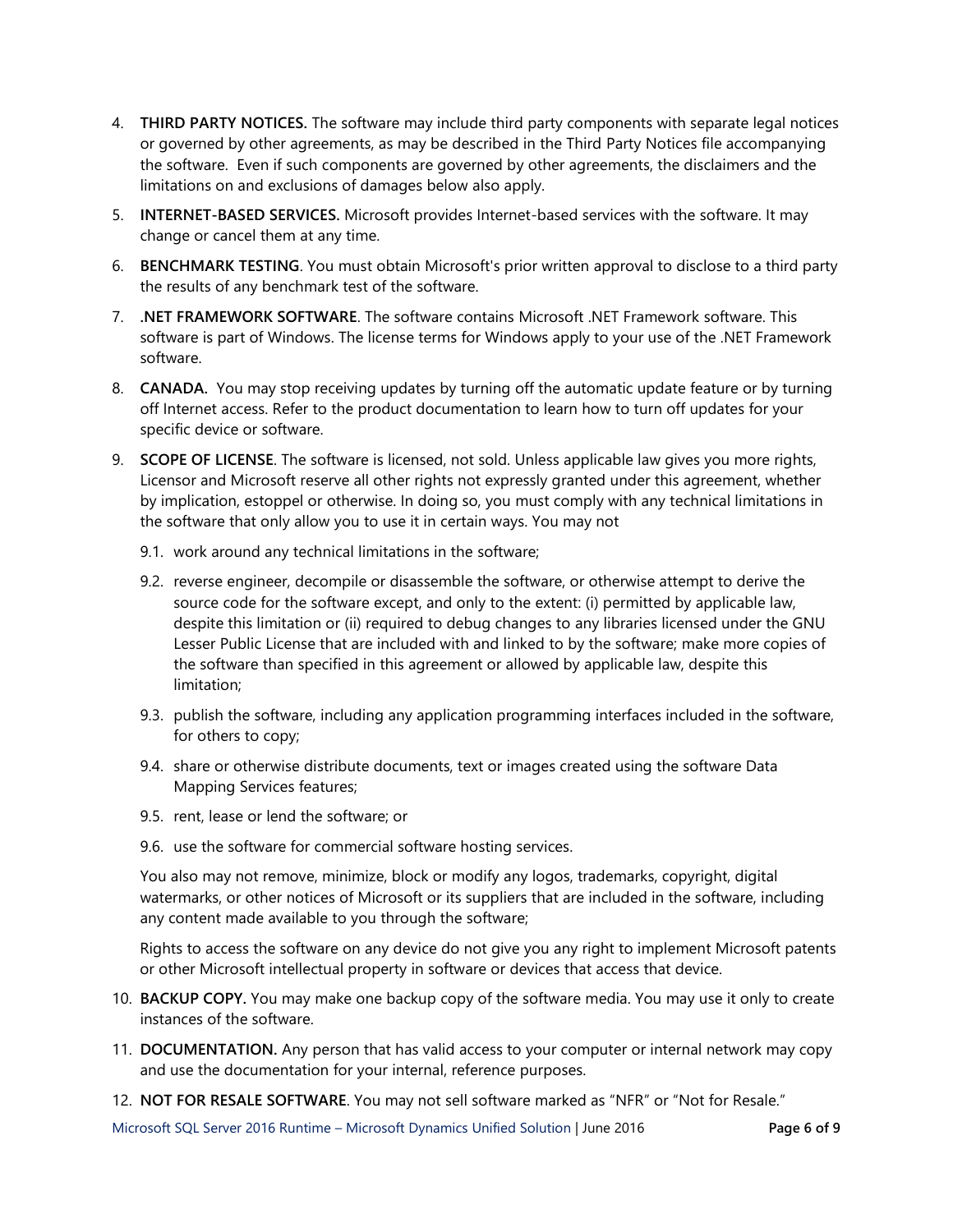13. **TRANSFER TO A THIRD PARTY.** The first user of the software may transfer it and this agreement directly to another end user as part of a transfer of the integrated software turnkey application or suite of applications (the "Unified Solution") delivered to you solely as part of the Unified Solution. Before the transfer, that end user must agree that this agreement applies to the transfer and use of the software. The first user may not retain any instances of the software unless that user also retains another license for the software.

The provisions of this section do not apply if you acquired the software as a consumer in Germany of in any of the countries listed on this site (aka.ms/transfer), in which case any transfer of the software to a third party, and the right to use it, must comply with the applicable law.

- 14. **EXPORT RESTRICTIONS.** The software is subject to United States export laws and regulations. You must comply with all domestic and international export laws and regulations that apply to the software. These laws include restrictions on destinations, end users and end use. For additional information, see [www.microsoft.com/exporting.](http://www.microsoft.com/exporting)
- 15. **ENTIRE AGREEMENT**. This agreement, and the terms for supplements, updates, and Internet-based services that you use, are the entire agreement for the software.\
- 16. **LEGAL EFFECT.** This agreement describes certain legal rights. You may have other rights under the laws of your state or country. You may also have rights with respect to the Licensor from whom you acquired the software. This agreement does not change your rights under the laws of your state or country if the laws of your state or country do not permit it to do so.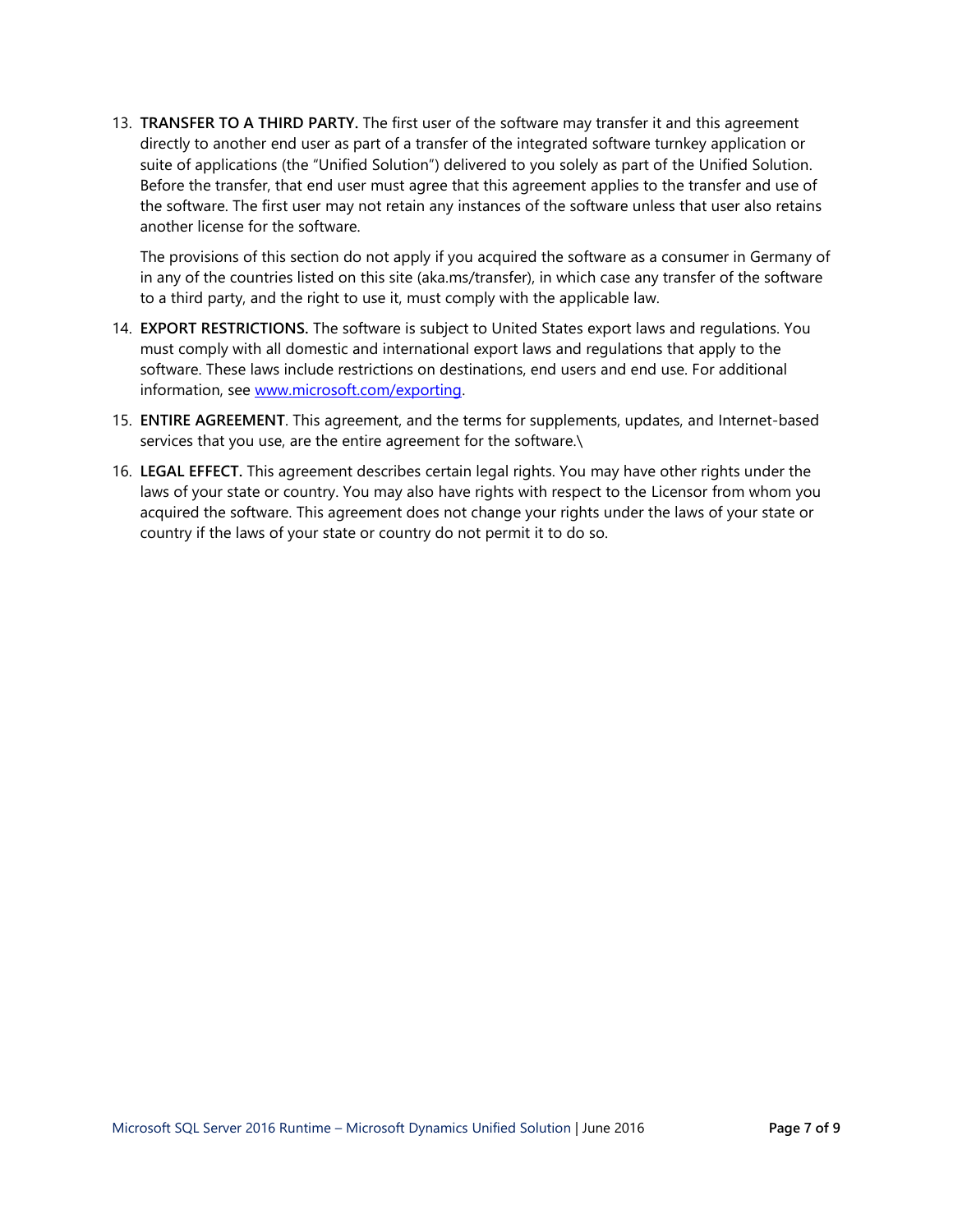### **LIMITED WARRANTY**

- A. **LIMITED WARRANTY.** If you follow the instructions, the software will perform substantially as described in the Microsoft materials that you receive in or with the software. References to "limited warranty" are references to the express warranty provided by Microsoft. This warranty is given in addition to other rights and remedies you may have under law, including your rights and remedies in accordance with the statutory guarantees under local Consumer Law.
- B. **TERM OF WARRANTY; WARRANTY RECIPIENT; LENGTH OF ANY IMPLIED WARRANTIES**. The limited warranty covers the software for one year after acquired by the first user. If you receive supplements, updates, or replacement software during that year, they will be covered for the remainder of the warranty or 30 days, whichever is longer. If the first user transfers the software, the remainder of the warranty will apply to the recipient.
- C. **To the extent permitted by law, any implied warranties, guarantees or conditions last only during the term of the limited warranty**. Some states do not allow limitations on how long an implied warranty lasts, so these limitations may not apply to you. They also might not apply to you because some countries may not allow limitations on how long an implied warranty, guarantee or condition lasts.
- D. **EXCLUSIONS FROM WARRANTY.** This warranty does not cover problems caused by your acts (or failures to act), the acts of others, or events beyond Microsoft's reasonable control.
- E. **REMEDY FOR BREACH OF WARRANTY**. Microsoft will repair or replace the software at no charge. If Microsoft cannot repair or replace it, Microsoft will refund the amount shown on your receipt for the software. It will also repair or replace supplements, updates and replacement software at no charge. If Microsoft cannot repair or replace them, it will refund the amount you paid for them, if any. You must uninstall the software and return any media and other associated materials to Microsoft with proof of purchase to obtain a refund. These are your only remedies for breach of the limited warranty.
- F. **CONSUMER RIGHTS NOT AFFECTED.** You may have additional consumer rights under your local laws, which this agreement cannot change.
- G. **WARRANTY PROCEDURES.** You need proof of purchase for warranty service.
	- a. **United States and Canada**. For warranty service or information about how to obtain a refund for software acquired in the United States and Canada, contact Microsoft at
		- i. (800) MICROSOFT;
		- ii. Microsoft Customer Service and Support, One Microsoft Way, Redmond, WA 98052-6399; or
		- iii. visit www.microsoft.com/info/nareturns.htm.
	- b. **Europe, Middle East and Africa**. If you acquired the software in Europe, the Middle East or Africa, Microsoft Ireland Operations Limited makes this limited warranty. To make a claim under this warranty, you should contact either
		- i. Microsoft Ireland Operations Limited, Customer Care Centre, Atrium Building Block B, Carmanhall Road, Sandyford Industrial Estate, Dublin 18, Ireland; or
		- ii. the Microsoft affiliate serving your country (see www.microsoft.com/worldwide).